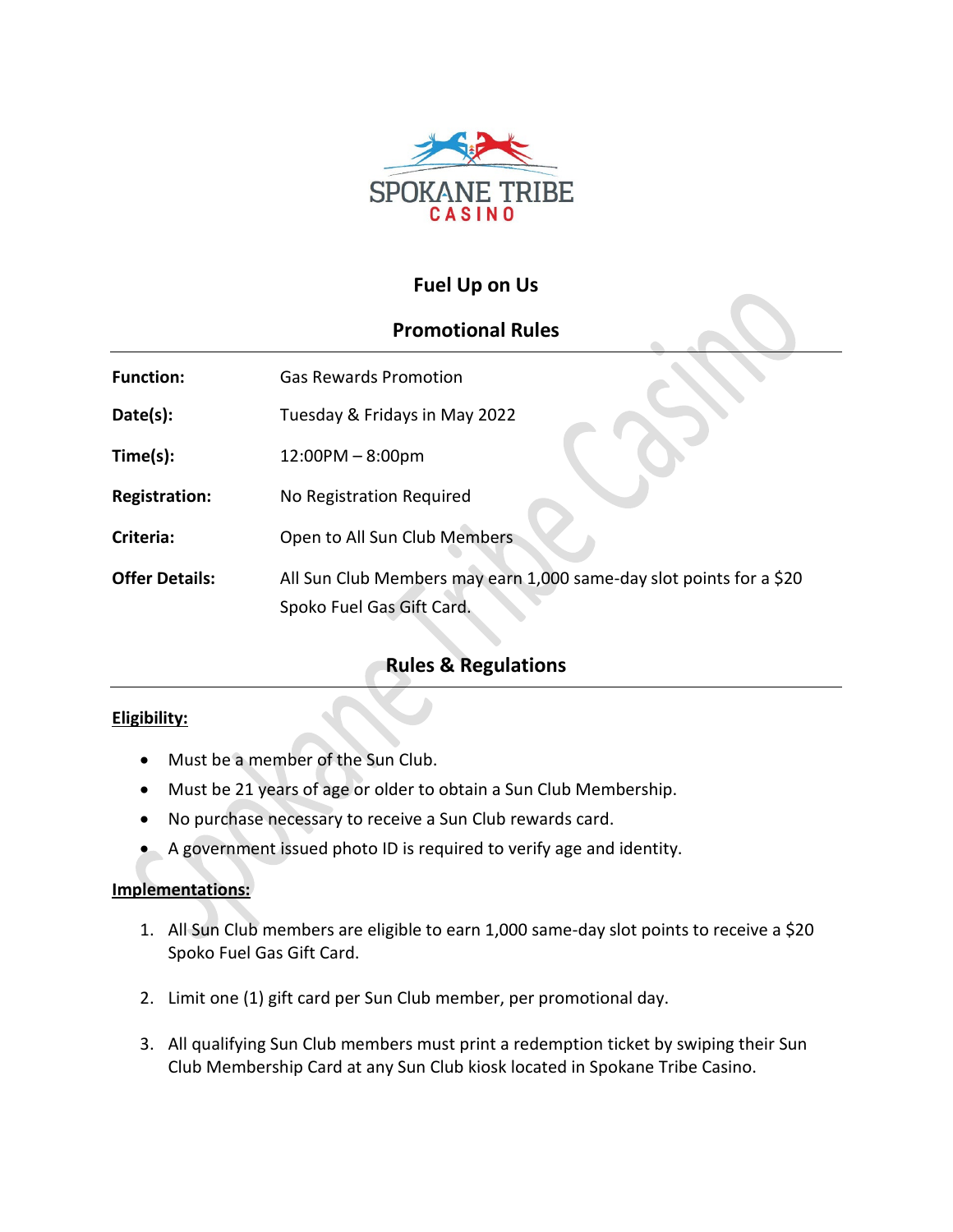- 4. Spoko Fuel Gas Cards will be able to be picked up at the marketing desk located near the Sun Club/Cashiers area.
- 5. No rainchecks. Gift card quantities are limited and based on availability. Management reserves the right to reward free slot play in lieu of the gift card only if there are no gift card remaining during valid promotion time(s).
- 6. A 4-digit pin set by each Sun Club member is required to access this promotion; said promotion can be found under "Promotions" section at any kiosk.
- 7. Guest must provide a valid photo ID and Sun Club Membership Card to claim their gift item.
- 8. All participants must play their own promotion by using their own Sun Club Membership Card. No Substitutes are allowed.

#### **Prize:**

**\$20 Spoko Fuel Gas Gift Card**

### **General Rules:**

- 1. All use of "STC" stands for "Spokane Tribe Casino" All use of "TGA" stands for "Tribal Gaming Agency".
- 2. Must show your Sun Club card, proper ID, and be present to win.
- 3. It is the Sun Club member's sole responsibility to activate their Sun Club card into eligible gaming machines if participation is necessary to earn multiplier points.
- 4. All games/rule inquiries will be handled by the Marketing Department. Their decision/ruling on any matters within the promotion will be deemed final.
- 5. Drawing will be conducted by the standard operating procedures approved by TGA and/or the Spokane Tribal Gaming Commission.
- 6. The Spokane Tribe, any other sponsor, and their affiliated entities and their respective officers and employees shall be released and discharged from all claims, losses, injuries,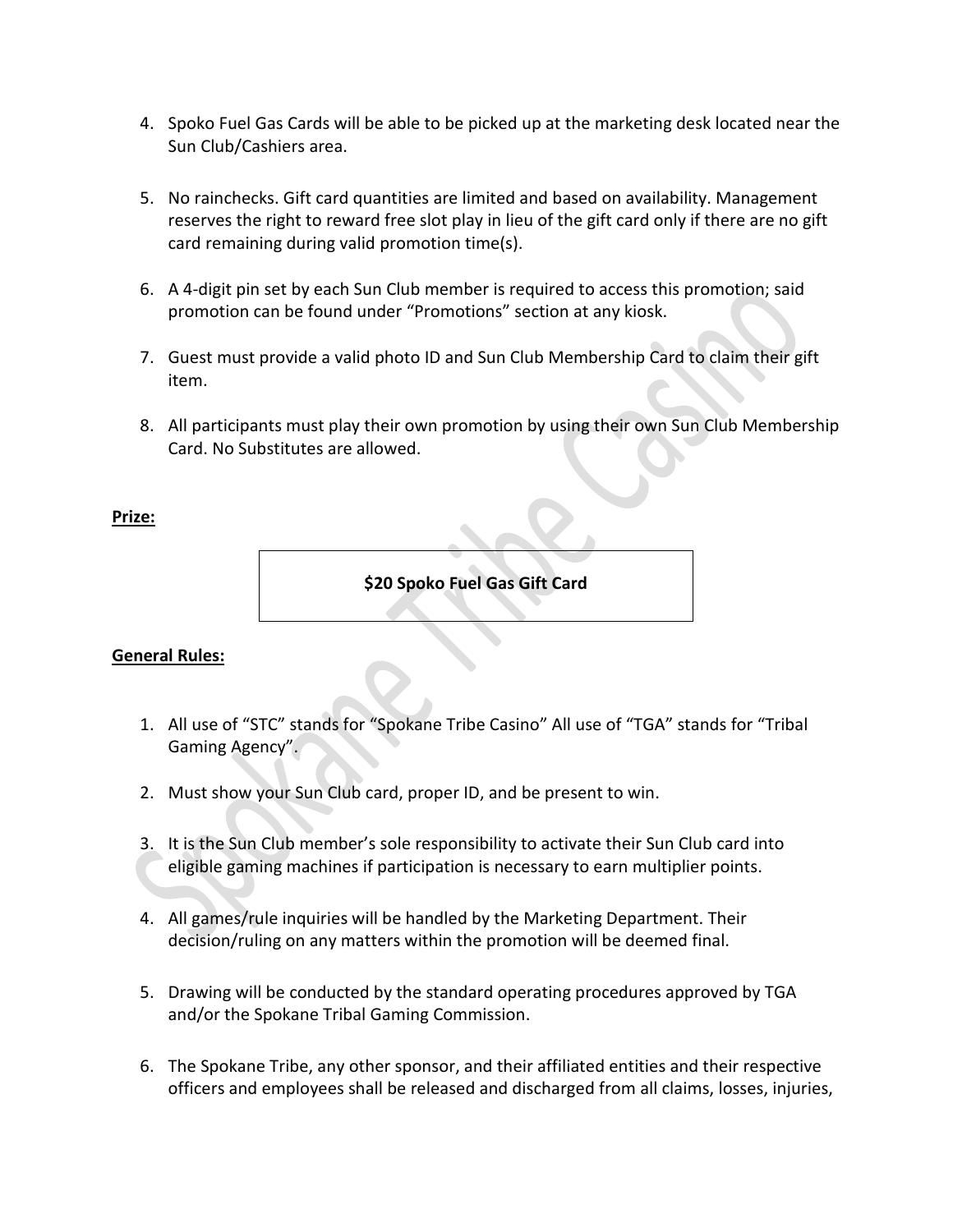demands, or actions which arise out of or are in any way related to the prize(s), the receipt, use, or enjoyment of the prize(s), or damages or losses related to the promotion.

- 7. Prizes may not be traded or transferred. Substitution of cash, or equivalent for noncash prizes, unless expressly stated in the contest rules are not permitted, provided that, if the Tribe at its sole discretion reserves the right to substitute cash if a noncash prize becomes unavailable. In accepting a prize, the winner accepts the prize "as is" with no warranties.
- 8. Winners will be required to present valid photo identification acceptable to the Tribe, social security number, and complete an IRS Form W-9 before a prize of \$600 cash or more will be awarded. Failure to provide required identification and complete required IRS Form W-9 will result in forfeiture of prizes.
- 9. Participants acknowledge that prizes may be subject to tax withholding requirements under applicable federal regulations and that payouts may be reduced due to withholding requirements. Winners agree to pay all expenses, taxes and fees not included in the prize. The Spokane Tribe Casino will report winnings more than \$600 in cash or fair market value during a calendar year to the IRS and such winners will receive an IRS Form 1099.
- 10. Participants are responsible for hearing promotion announcements and the Spokane Tribe Casino shall not be responsible in any manner for the failure of a participant to hear or respond to promotion announcements. If the promotion involves a drawing, in case of public address system failure the drawing may continue, and, in such event, the selected participant's name will be announced without amplification at the drawing location.
- 11. For promotions that require physical participation, selected participants who are physically unable to participate will be handled on a case-to-case basis by MOD and Marketing Management.
- 12. The Spokane Tribe Casino is not responsible for lost or stolen entries, or coupons, computer malfunctions or other incidents resulting in loss of entries.
- 13. The Spokane Tribe Casino is not responsible for inability to enter a promotion or a drawing due to long lines or other causes.
- 14. **All employees of STC and Chewelah Casino are prohibited in participating in any casino promotions.**